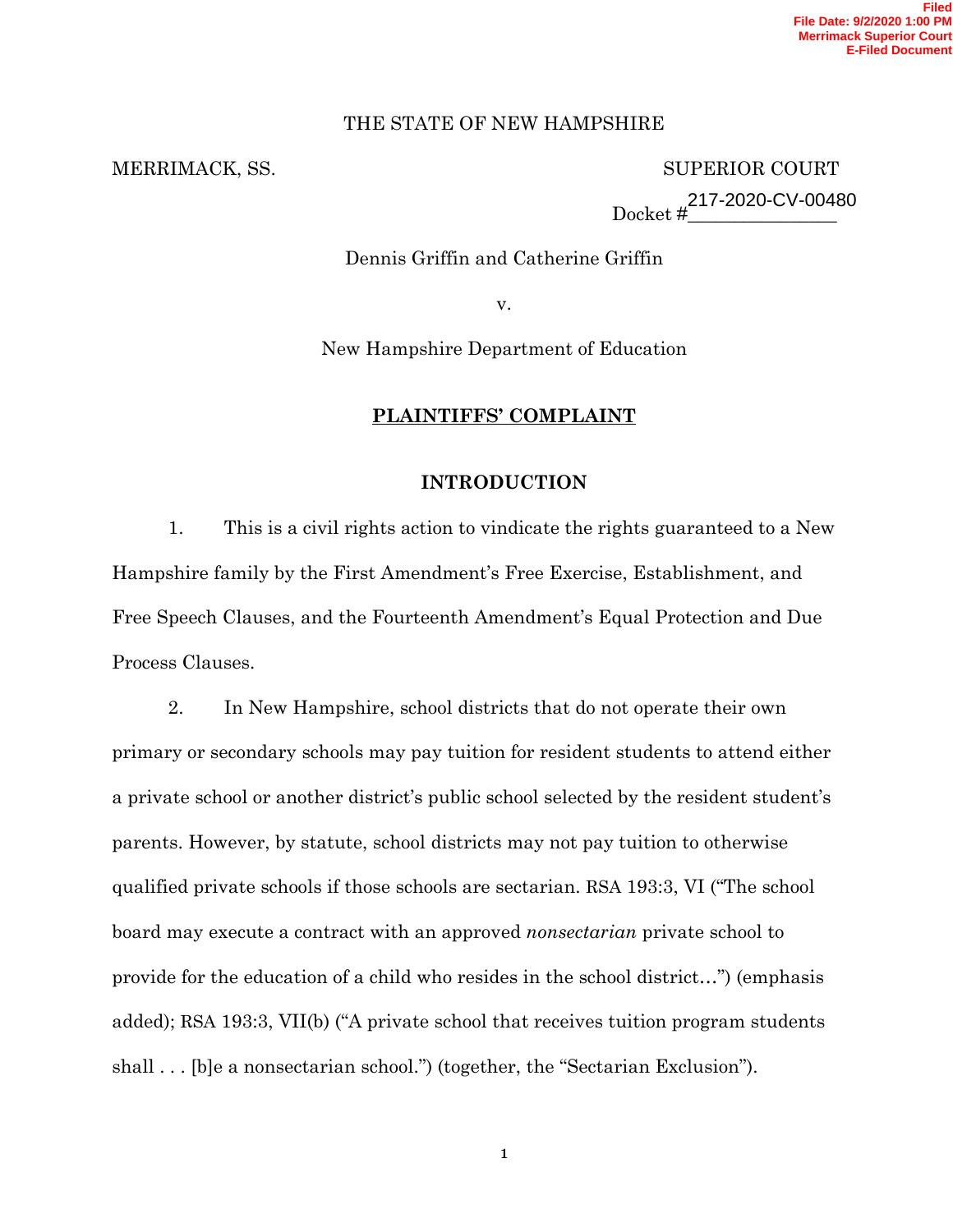3. Defendant New Hampshire Department of Education ("Department"), is responsible for enforcing New Hampshire's statute prohibiting school districts from making tuition payments on behalf of children whose families or guardians choose to enroll them in otherwise qualified sectarian schools.

4. Plaintiffs reside within the boundaries of the Croydon School District, where they are raising their 12-year-old grandson, Clayton. The Croydon School Board pays tuition for students to attend secular private schools that are independently selected by parents. Plaintiffs, however, have decided to send Clayton to Mount Royal Academy, a Catholic school. Because Mount Royal Academy is a sectarian school, Plaintiffs are ineligible for tuition payments.

5. The Department's denial of a generally available public benefit tuition payments to private sectarian schools where tuition payments to private nonsectarian and public schools are available—to Plaintiffs because the school where they've enrolled their grandson is a sectarian school violates the principle that the government must not discriminate against, or impose legal difficulties on, religious individuals or institutions simply because they are religious.

6. The Department's enforcement of the statutory prohibition against making tuition payments on behalf of families choosing an otherwise qualified sectarian school violates the Free Exercise, Establishment, and Free Speech Clauses of the First Amendment to the U.S. Constitution as well as the Fourteenth Amendment's Equal Protection and Due Process Clauses.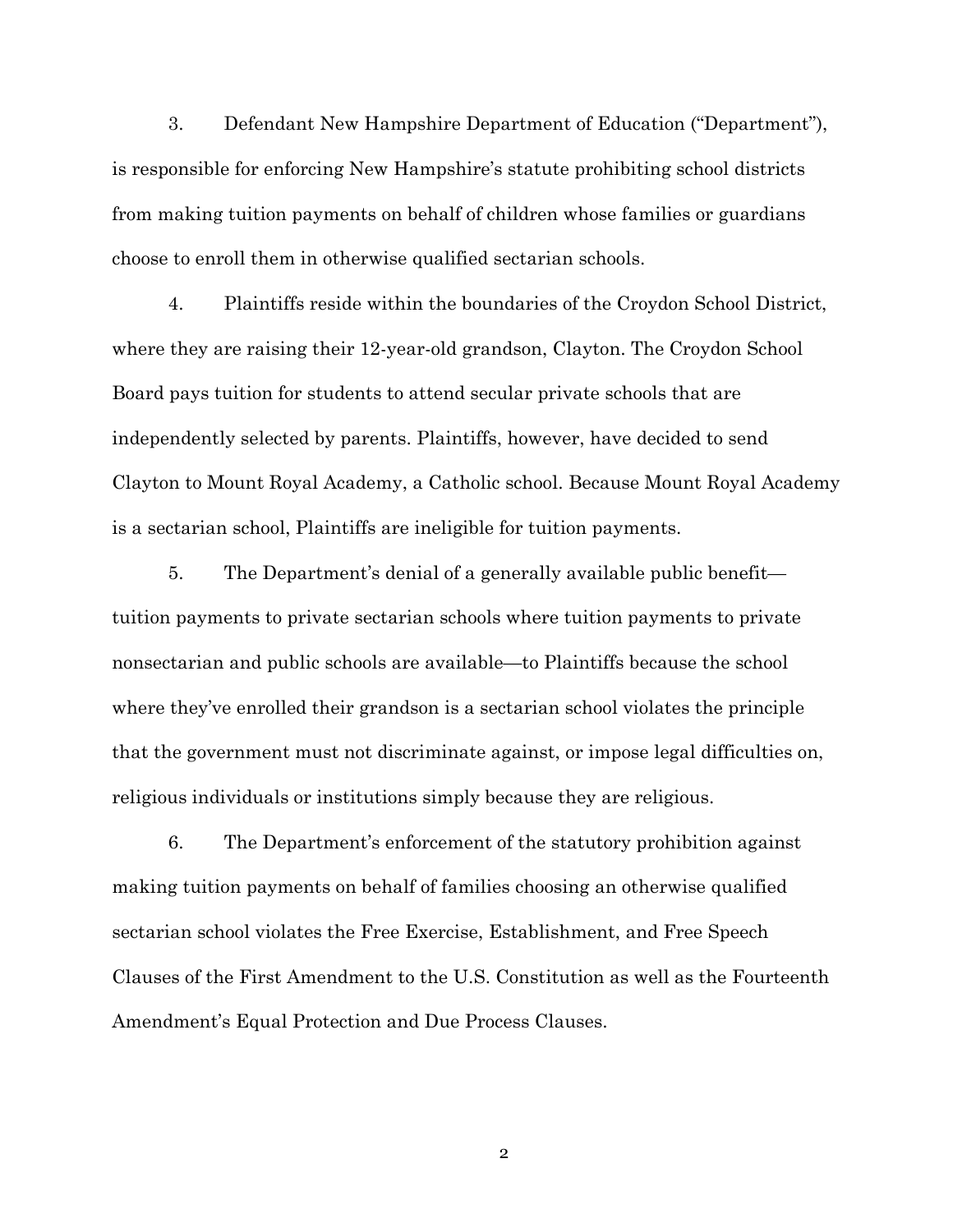#### **PARTIES, JURISDICTION, AND VENUE**

7. Plaintiffs Dennis and Cathy Griffin are a married couple who reside at 228 Old Springfield Road, Croydon, New Hampshire. They are raising their 12 year-old grandson, Clayton. Clayton has attended Mount Royal Academy since the first grade. Dennis and Cathy chose Mount Royal Academy for Clayton because the school aligns with their sincerely held religious values and they feel it is the best fit for Clayton.

8. The Department is an agency of the State of New Hampshire, created and empowered under RSA 21-N:2 to, among other functions, "provide[] general supervision for elementary and secondary schools, teachers and administrators." The Department is headquartered at 101 Pleasant Street, Concord, New Hampshire.

9. The Department has the primary responsibility and practical ability to enforce the legal and regulatory requirements for school districts, as well as the primary responsibility and practical ability to ensure that the Department's regulations, policies, and powers are implemented in accordance with the U.S. Constitution.

10. Plaintiffs' action, filed pursuant to 42 U.S.C. § 1983 and RSA 491:22, seeks a declaration that the Sectarian Exclusion found in RSA 193:3, VI and VII(b) is unconstitutional on its face and as applied to Plaintiffs, as well as an injunction enjoining the Department from enforcing the Sectarian Exclusion and enjoining the Department from otherwise denying tuition payments to tuition-eligible students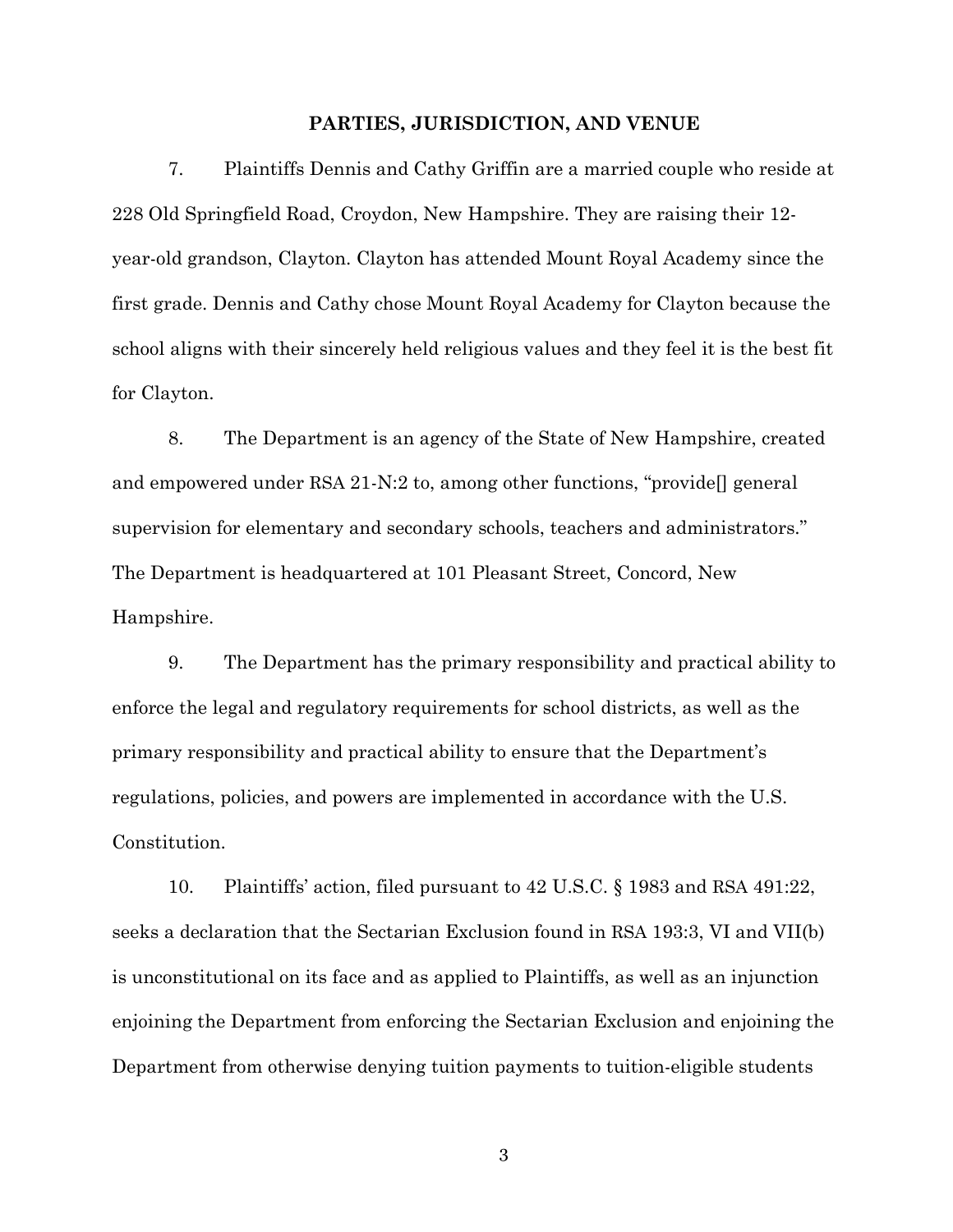and their families on the sole basis that an otherwise eligible private school is sectarian.<sup>[1](#page-3-0)</sup>

11. This Court possesses jurisdiction over this action under RSA 491:22 because Plaintiffs seek declaratory relief.

12. Pursuant to RSA 507:9, venue is proper in this Court because the Department is headquartered in Merrimack County.

# **STATEMENT OF FACTS**

13. The New Hampshire State Legislature (hereinafter "Legislature") has imparted a duty on New Hampshire school boards to "provide, at district expense, elementary and secondary education to all pupils who reside in the district until such time as the pupil has acquired a high school diploma or has reached age 21, whichever occurs first." RSA 189:1-a.

14. Accordingly, the Croydon School Board is required to provide for the education of children in the town through twelfth grade.

15. The Croydon School District operates an elementary school that serves students kindergarten through fourth grade, but it does not operate any schools for students beyond the fourth grade.

16. In districts without secondary schools, pursuant to RSA 193:3, VI, the school board may pay the tuition on behalf of any student to the school selected by

<span id="page-3-0"></span><sup>1</sup> Plaintiffs do not challenge the reference to "nonsectarian private school[s]" found in the first sentence of RSA 193:3, VI. Where a school district assigns students to a private school absent family choice, it may be prohibited from assigning students to a religious school.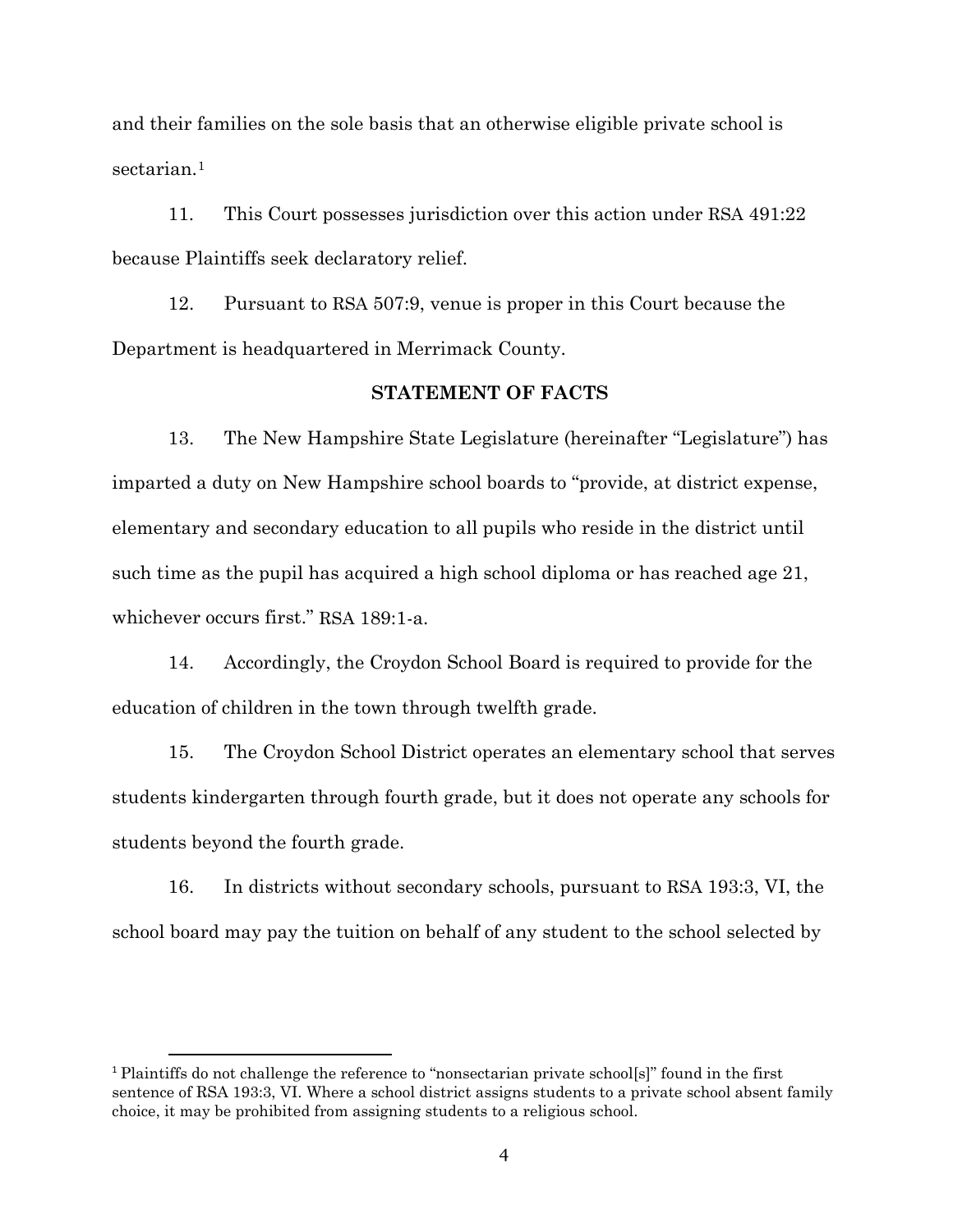the student's parent or guardian. That school can be either a secondary school in another district or any private school that is "approved as a school tuition program."

17. To be "approved as a school tuition program" pursuant to RSA 193:3, VII, a private school must:

- a. Comply with statutes and regulations relating to agency approvals such as health, fire safety, and sanitation;
- b. Be a nonsectarian school;
- c. Be incorporated under the laws of New Hampshire or the United States; and
- d. Administer an annual assessment in reading and language arts, mathematics, and science . . . .

18. Districts without secondary schools may allow each family to choose the school that best fits its needs, and then separately contract with any parentally selected private school that satisfies the criteria to be "approved as a school tuition program." RSA 193:3, VI.

19. Districts without secondary schools may also choose instead to send all secondary school students to the same public school or approved private school.

20. The Croydon School Board has decided to allow families to choose the best public or private school for their children and pays tuition to a variety of secondary schools as chosen by Croydon families. Croydon families bear sole responsibility for selecting the school their children will attend.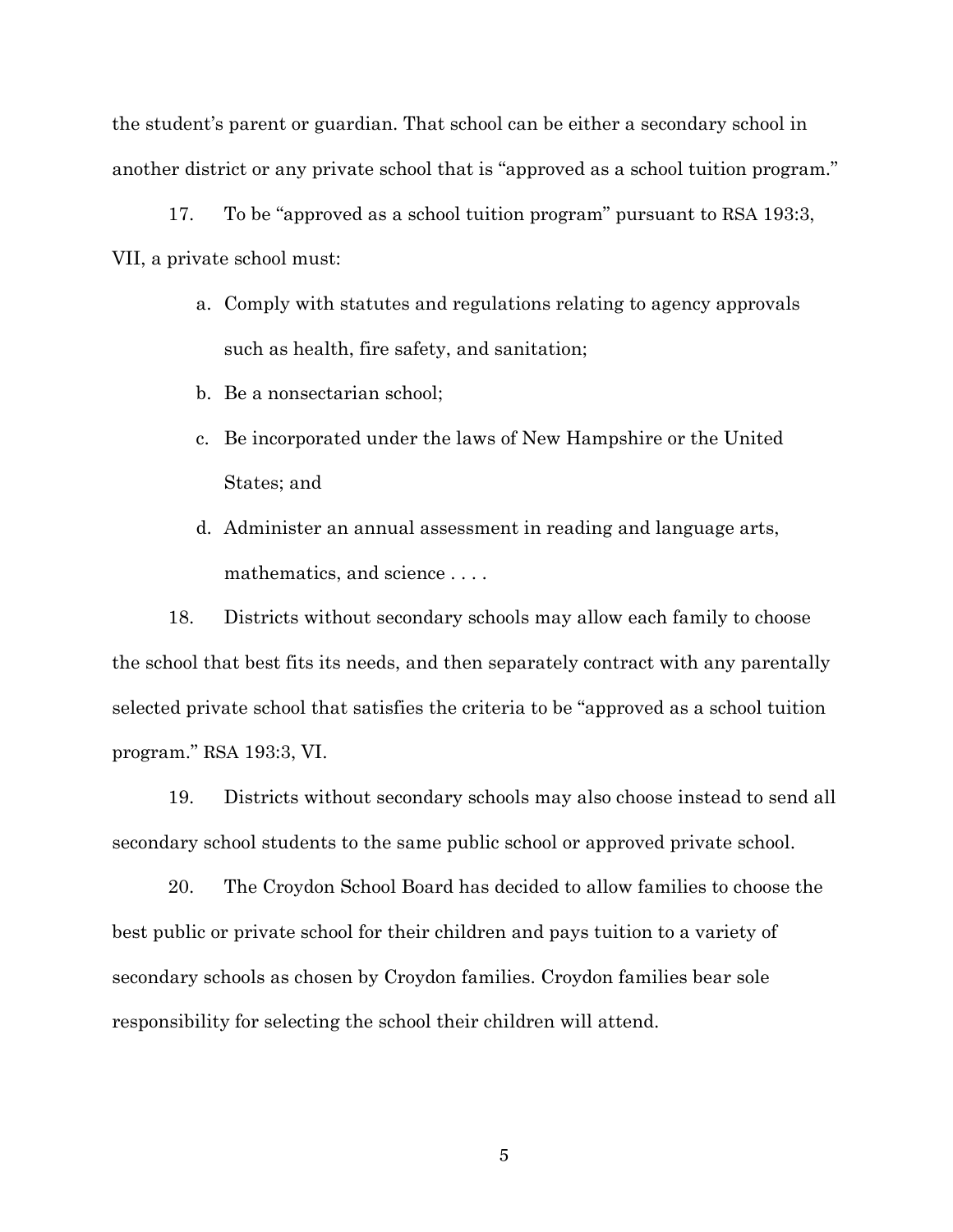21. Under the Sectarian Exclusion, a private school may not be approved for tuition purposes unless it is "a nonsectarian school." Accordingly, the Department does not permit local school boards to pay tuition on behalf of families of otherwise tuition-eligible students if those families choose sectarian schools for their children.

22. As residents of the Town of Croydon, Plaintiffs Dennis and Cathy Griffin are entitled to have the Croydon School Board provide a secondary education for their grandson, Clayton, who is entering seventh grade. However, because they send Clayton to Mount Royal Academy—a Catholic school—they do not receive any tuition assistance from the Croydon School Board.

23. Mount Royal Academy is a private sectarian school located in Sunapee, New Hampshire that educates children at the pre-kindergarten through 12th-grade levels. It is fully accredited by the National Association of Private and Independent Catholic Schools. Mount Royal is less than 10 minutes away from the Griffins' home.

24. On information and belief, Mount Royal Academy complies with New Hampshire statutes and regulations relating to agency approvals such as health, fire safety, and sanitation as is required to be approved as a school tuition program.

25. Mount Royal Academy is incorporated under the laws of New Hampshire as is required to be approved as a school tuition program.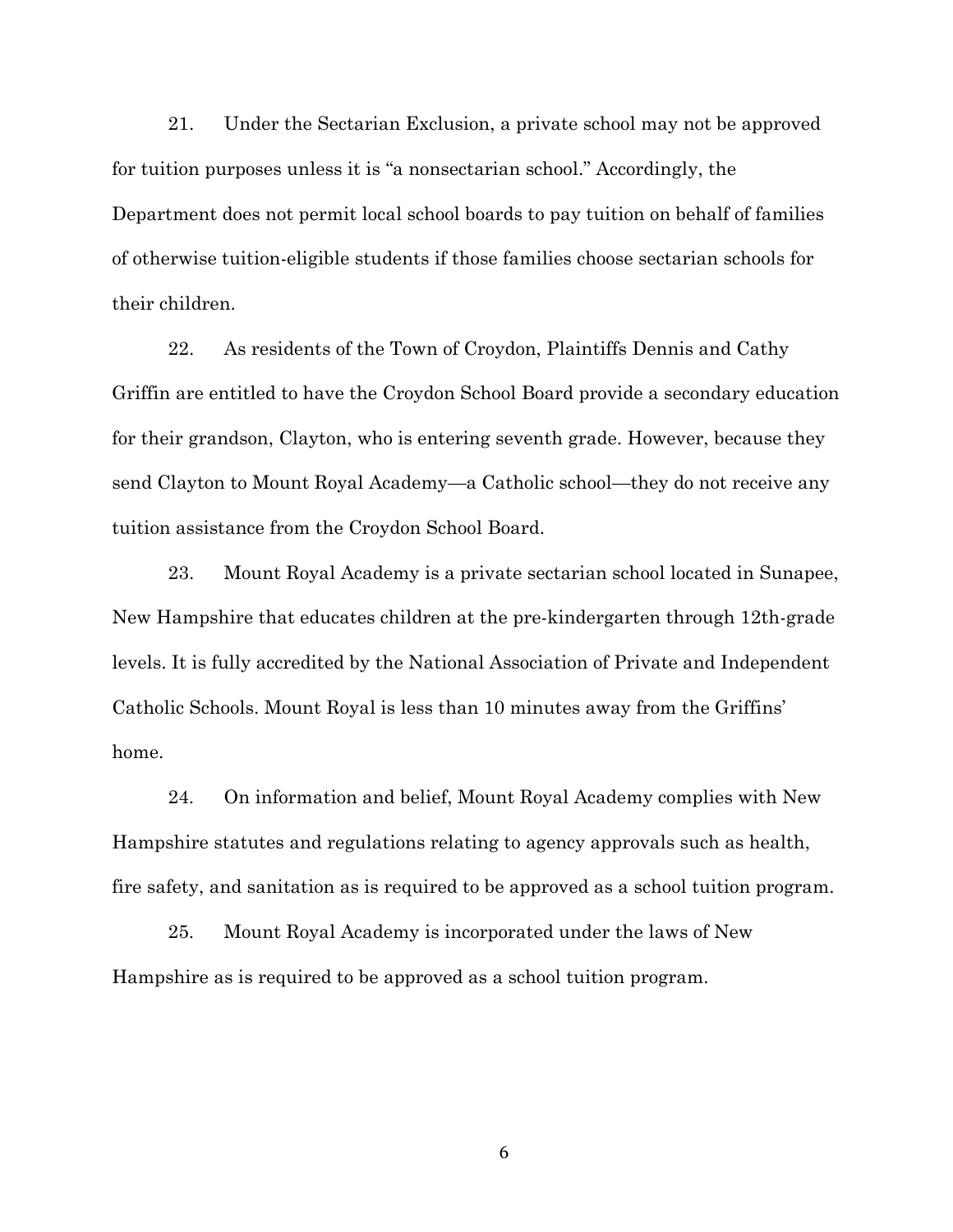26. On information and belief, Mount Royal Academy administers annual assessments in reading and language arts, mathematics, and science as is required to be approved as a school tuition program.

27. However, even though Mount Royal meets these criteria to be approved as a school tuition program, it is ineligible to receive tuition payments pursuant to the Sectarian Exclusion for the sole reason that the school is sectarian.

28. Upon information and belief, but for the Sectarian Exclusion, Mount Royal Academy would accept tuition payments from the Croydon School Board.

29. Because of the Sectarian Exclusion, Dennis and Cathy Griffin cannot have tuition paid to Mount Royal Academy by the Croydon School Board on behalf of their grandson, Clayton.

30. But for the Sectarian Exclusion, Plaintiffs would have asked the Croydon School Board to pay the tuition at Mount Royal Academy.

31. On information and belief, but for the Sectarian Exclusion, the Croydon School Board would have paid Clayton's tuition at Mount Royal Academy.

32. Plaintiffs have not requested that the Croydon School Board pay Clayton's tuition to Mount Royal Academy because such a request would be futile.

33. Consequently, Dennis and Cathy Griffin have paid, and must continue to pay, tuition for Clayton to attend Mount Royal Academy.

34. If Plaintiffs prevail in this case, they will request tuition for Clayton's education at Mount Royal Academy. And, on information and belief, the Croydon School Board will pay such tuition.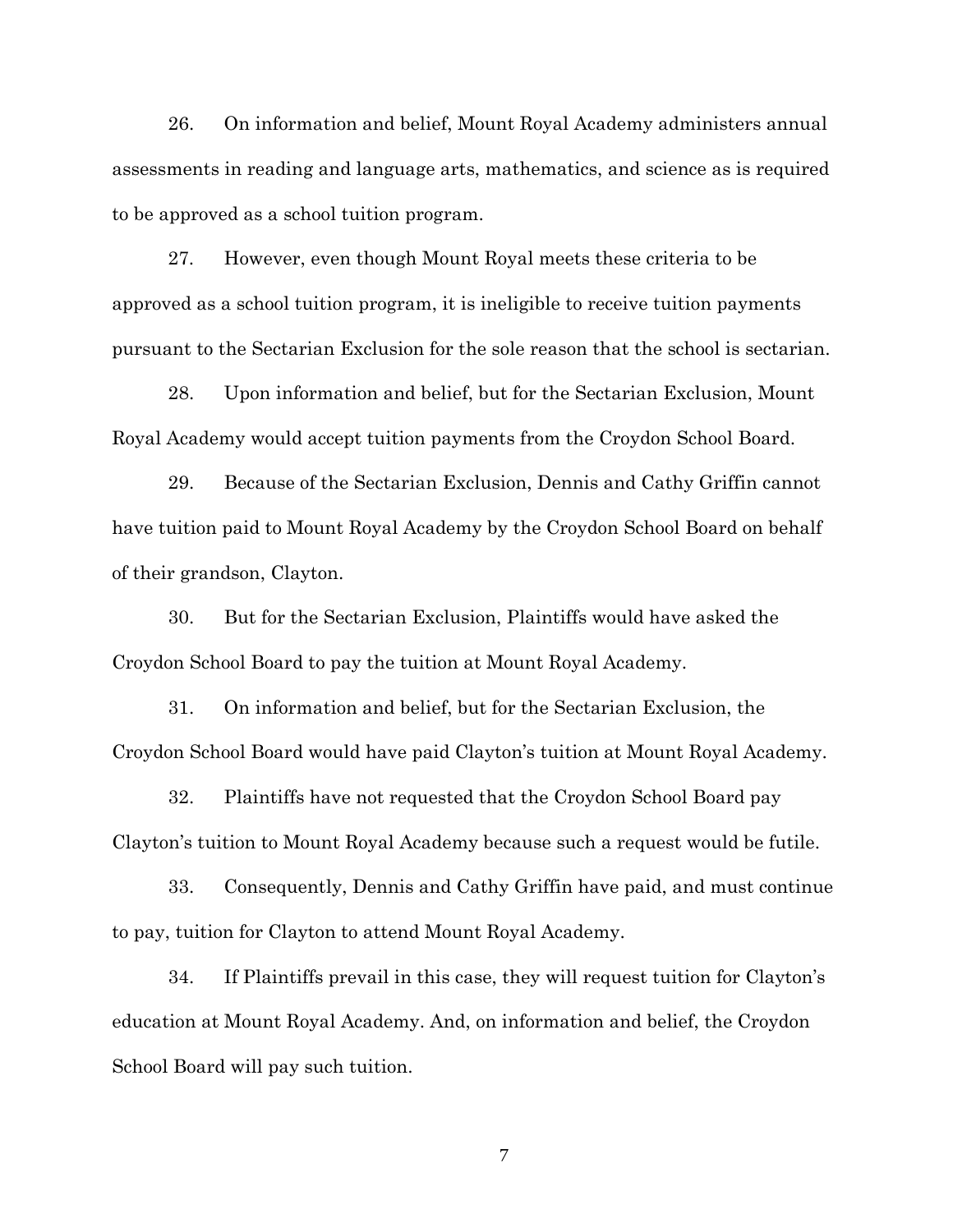### **COUNT I: FREE EXERCISE OF RELIGION**

35. By this reference, Plaintiffs incorporate each and every allegation set forth in paragraphs 1 through  $\Box$  of this Complaint as though fully set forth herein.

36. The Free Exercise Clause of the First Amendment to the U.S. Constitution provides, in relevant part, that "Congress shall make no law . . . prohibiting the free exercise" of religion.

37. The Free Exercise Clause applies to states and their subdivisions and municipalities through the Fourteenth Amendment to the U.S. Constitution.

38. The Free Exercise Clause protects against governmental hostility toward religion and requires neutrality toward religion.

39. The Free Exercise Clause prohibits discrimination against religious schools through exclusion from educational choice programs. *Espinoza v. Montana Dep't of Revenue*, 140 S. Ct. 2246 (2020).

40. The Sectarian Exclusion is not neutral with respect to religion and is thus not a law of general applicability. Rather, it discriminates against religion on its face and as applied in that it allows a family whose school district does not operate its own secondary school, and instead pays tuition for students residing in the district to attend the public or private secondary school of the families' choice, to direct their children's tuition payments to private secular schools, but not to private sectarian schools.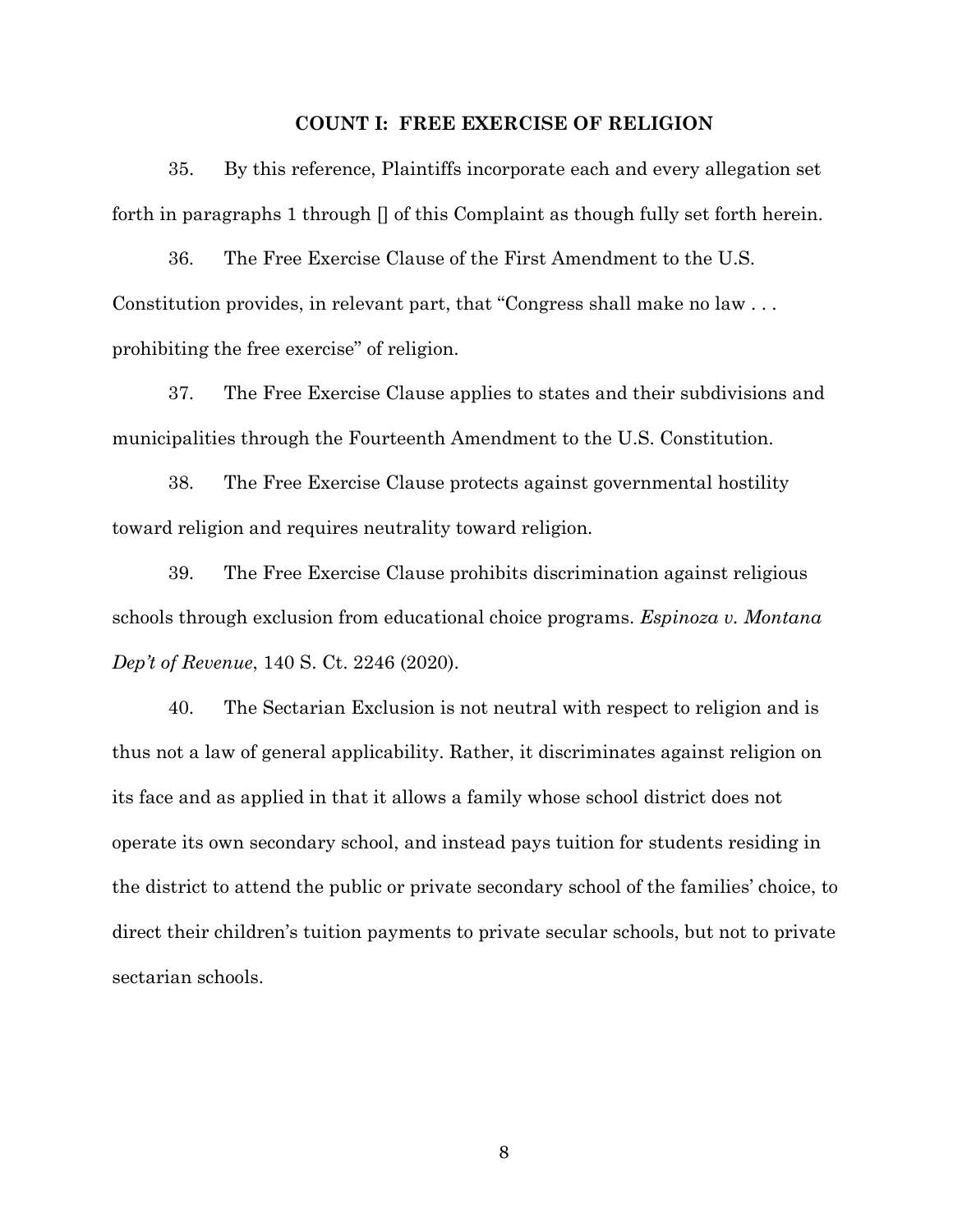41. On its face and as applied to Plaintiffs, the Sectarian Exclusion conditions the receipt of a public benefit on the forgoing of religious convictions and free exercise rights.

42. By denying tuition payments for children whose families choose to send them to sectarian schools, the Sectarian Exclusion forces families either to forgo the receipt of an otherwise generally available benefit or to forgo their right and conviction to educate their children in a sectarian school.

43. On its face and as applied to Plaintiffs, the Sectarian Exclusion discriminates and imposes special disabilities based on the religious status of: (a) the schools it bars from receiving tuition payments; and (b) the families who choose sectarian schools for their otherwise tuition-eligible children.

44. On its face and as applied to Plaintiffs, the Sectarian Exclusion discriminates and imposes special disabilities based on the religious use of tuition funds by families who choose sectarian schools for their otherwise tuition-eligible children.

45. On its face and as applied to Plaintiffs, the Sectarian Exclusion substantially burdens the free exercise rights of families whose conviction is to educate their child in a sectarian school.

46. Defendant has no compelling, substantial, or even legitimate interest in denying tuition-eligible families private sectarian options while allowing them private secular options.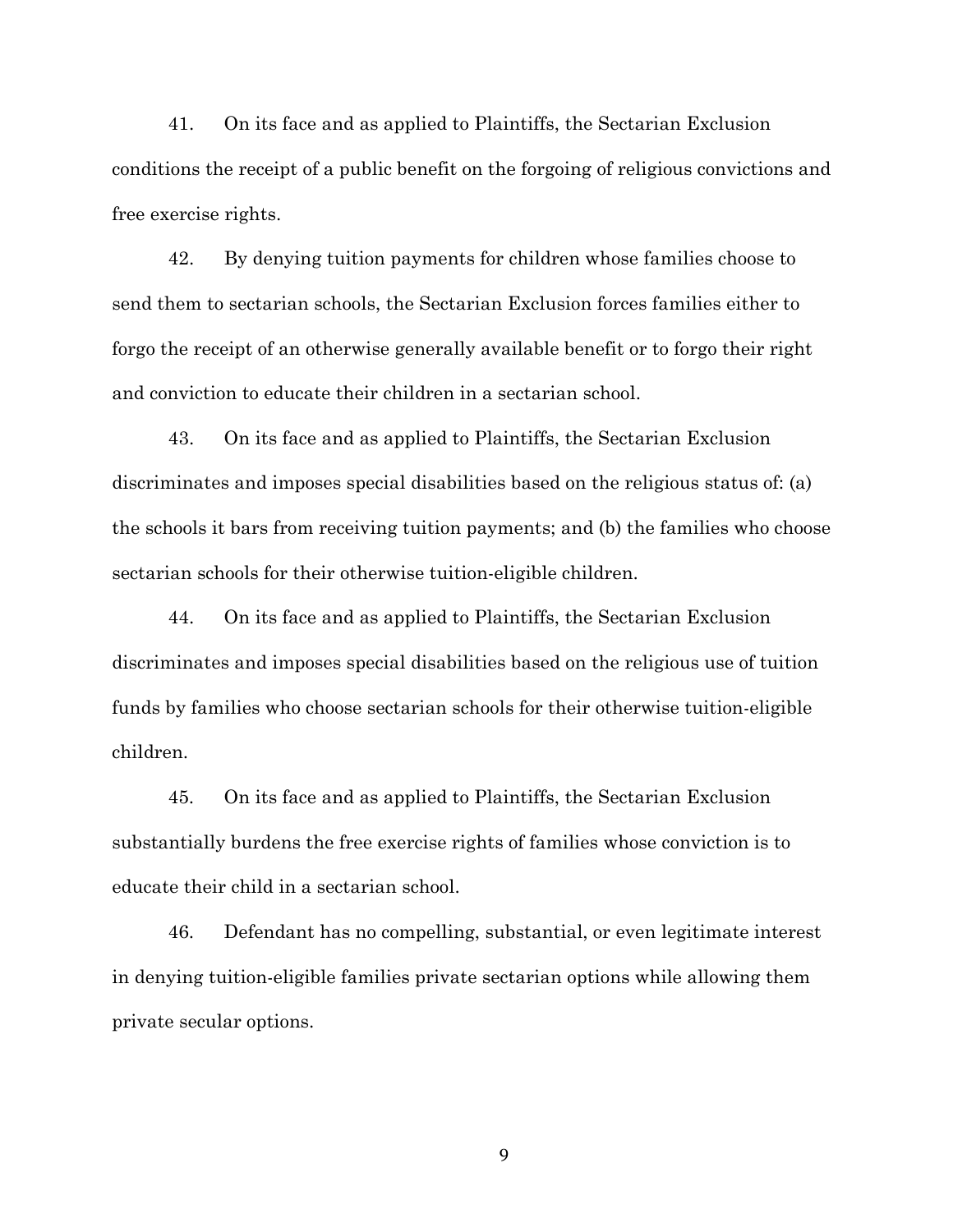47. The Sectarian Exclusion is not narrowly tailored to achieve, nor is it rationally related to, any governmental interest Defendant purports to have.

48. The Establishment Clause of the U.S. Constitution does not prohibit a school board from making tuition payments to private sectarian schools chosen by Plaintiffs for their grandson, or by the families of other tuition-eligible students for their own children.

49. A desire to achieve greater separation of church and state than is already ensured under the Establishment Clause of the U.S. Constitution cannot justify the exclusion of sectarian options in districts that pay tuition for students who attend secular private schools.

50. On its face and as applied to Plaintiffs, the Sectarian Exclusion violates the Free Exercise Clause of the First Amendment to the U.S. Constitution insofar as it denies sectarian options to tuition-eligible students and their families.

### **COUNT II: ESTABLISHMENT OF RELIGION**

51. By this reference, Plaintiffs incorporate each and every allegation set forth in paragraphs 1 through  $\Box$  of this Complaint as though fully set forth herein.

52. The Establishment Clause of the First Amendment to the U.S. Constitution provides, "Congress shall make no law respecting an establishment of religion."

53. The Establishment Clause applies to states and their subdivisions and municipalities through the Fourteenth Amendment to the U.S. Constitution.

54. The Establishment Clause requires neutrality toward religion.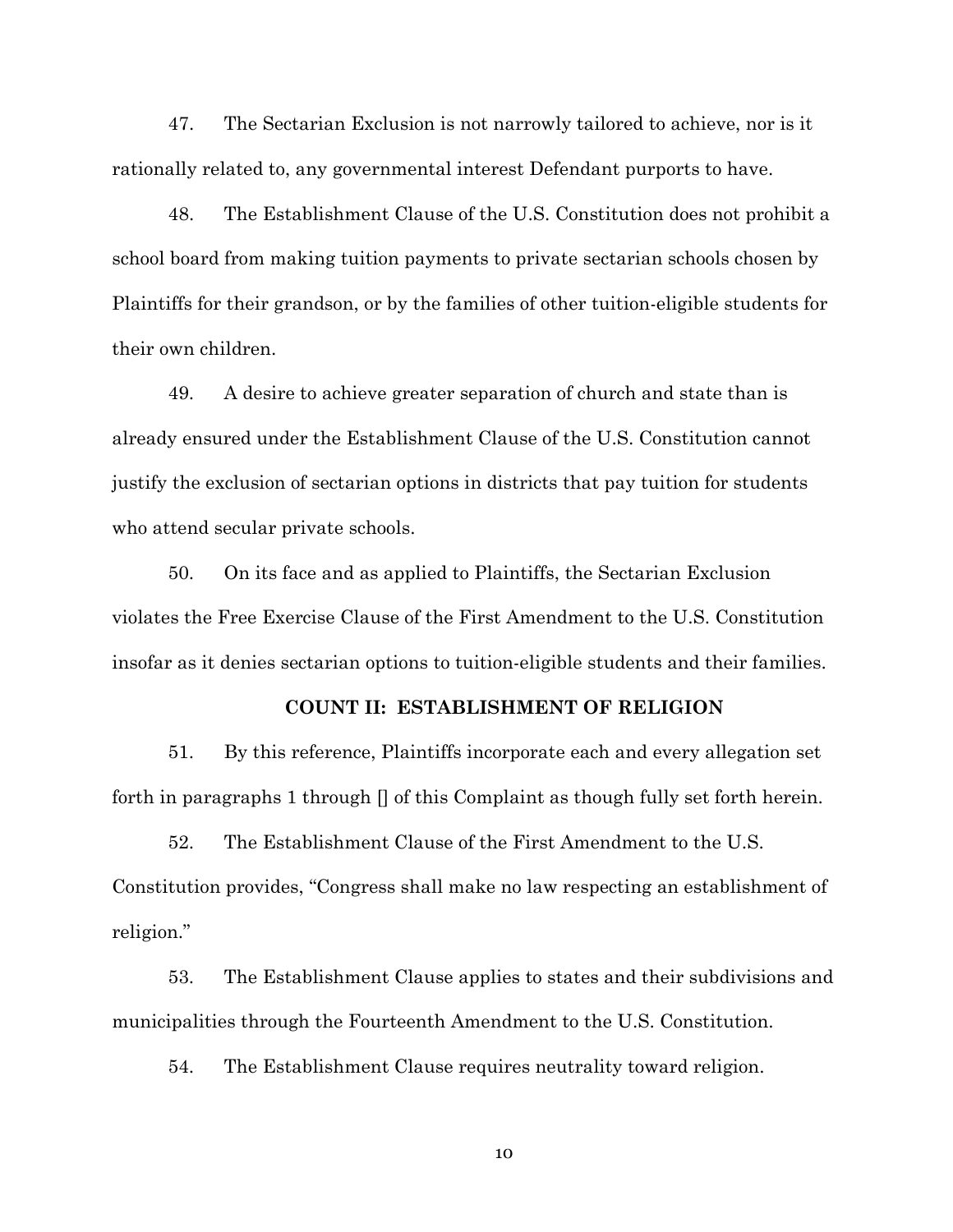55. Accordingly, government may neither favor, nor disfavor, religion over non-religion or one religion over another.

56. By denying tuition-eligible students and their families sectarian options while allowing private secular options, the Sectarian Exclusion is, on its face and as applied to Plaintiffs, hostile toward and disapproving of religion.

57. Defendant does not have a valid secular governmental purpose for denying tuition-eligible families sectarian options.

58. On its face and as applied to Plaintiffs, the Sectarian Exclusion has the principal and primary effect of inhibiting religion, in that it denies tuition to children whose families wish to send them to a sectarian school. In this regard, it conditions receipt of an otherwise available public benefit on families' willingness to forgo their religious convictions and their right to educate their children in a sectarian school. It thereby creates a substantial disincentive for families to enroll their children in sectarian schools.

59. On its face and as applied to Plaintiffs, the Sectarian Exclusion violates the Establishment Clause of the First Amendment to the U.S. Constitution insofar as it denies sectarian options to tuition-eligible students and their families.

### **COUNT III: FREEDOM OF SPEECH**

60. By this reference, Plaintiffs incorporate each and every allegation set forth in paragraphs 1 through [] of this Complaint as though fully set forth herein.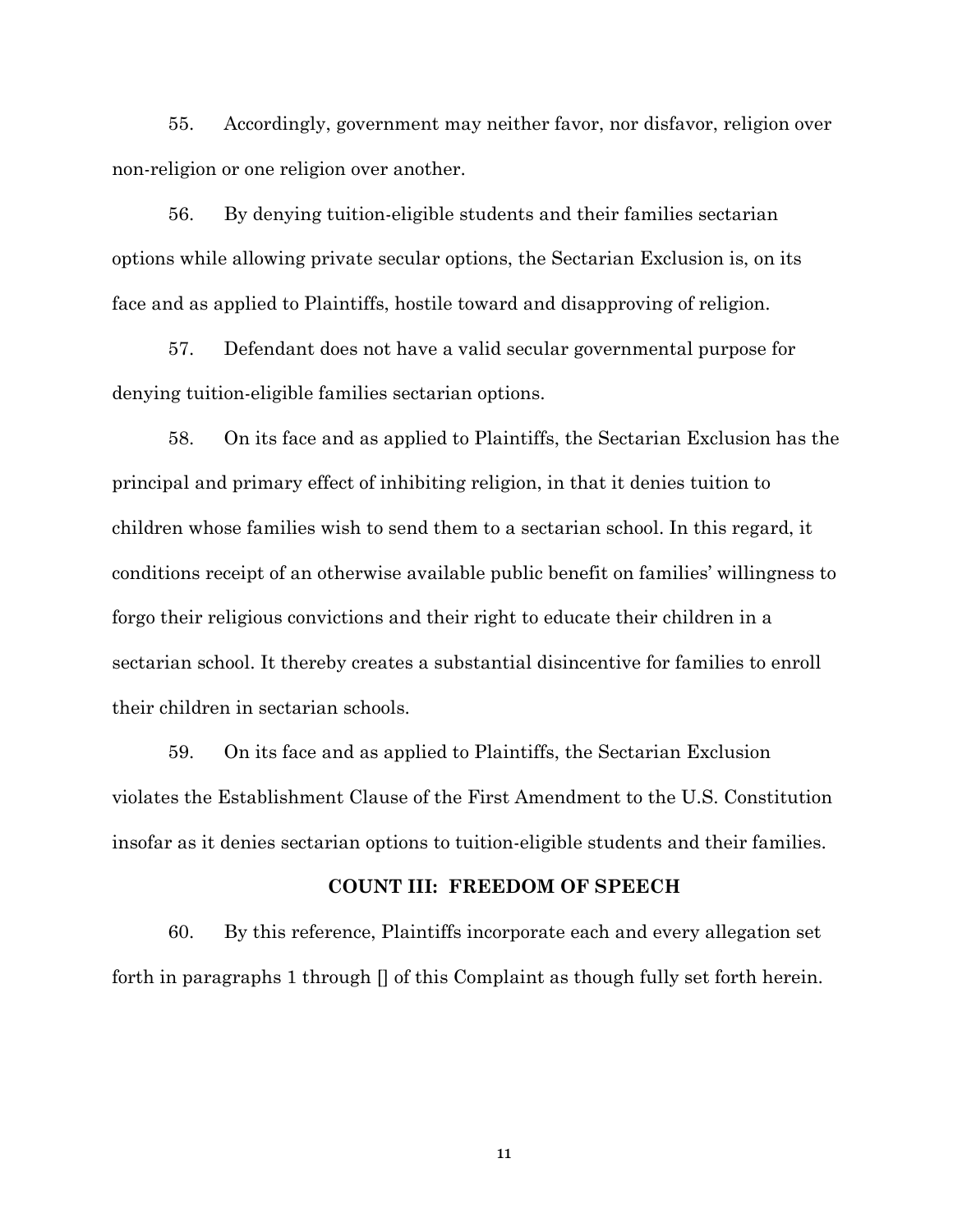61. The Free Speech Clause of the First Amendment to the U.S. Constitution provides, in relevant part, that "Congress shall make no law . . . abridging the freedom of speech."

62. The Free Speech Clause applies to states and their subdivisions and municipalities through the Fourteenth Amendment to the U.S. Constitution.

63. The Free Speech Clause prohibits restrictions of speech that are based on content or viewpoint.

64. Plaintiffs' decisions concerning, and making provisions for, the education of their grandson are a form of expression and speech protected by the Free Speech Clause.

65. On its face and as applied to Plaintiffs, the Sectarian Exclusion restricts expression and speech based on content and viewpoint because it denies tuition payments only for those children whose families wish to send them to a sectarian school.

66. Defendant has no compelling, substantial, or even legitimate interest in denying tuition-eligible families sectarian options while allowing private secular options.

67. The Sectarian Exclusion is not narrowly tailored to achieve, nor is it rationally related to, any governmental interest Defendant purports to have.

68. On its face and as applied to Plaintiffs, the Sectarian Exclusion violates the Free Speech Clause of the First Amendment to the U.S. Constitution insofar as it denies sectarian options to tuition-eligible students and their families.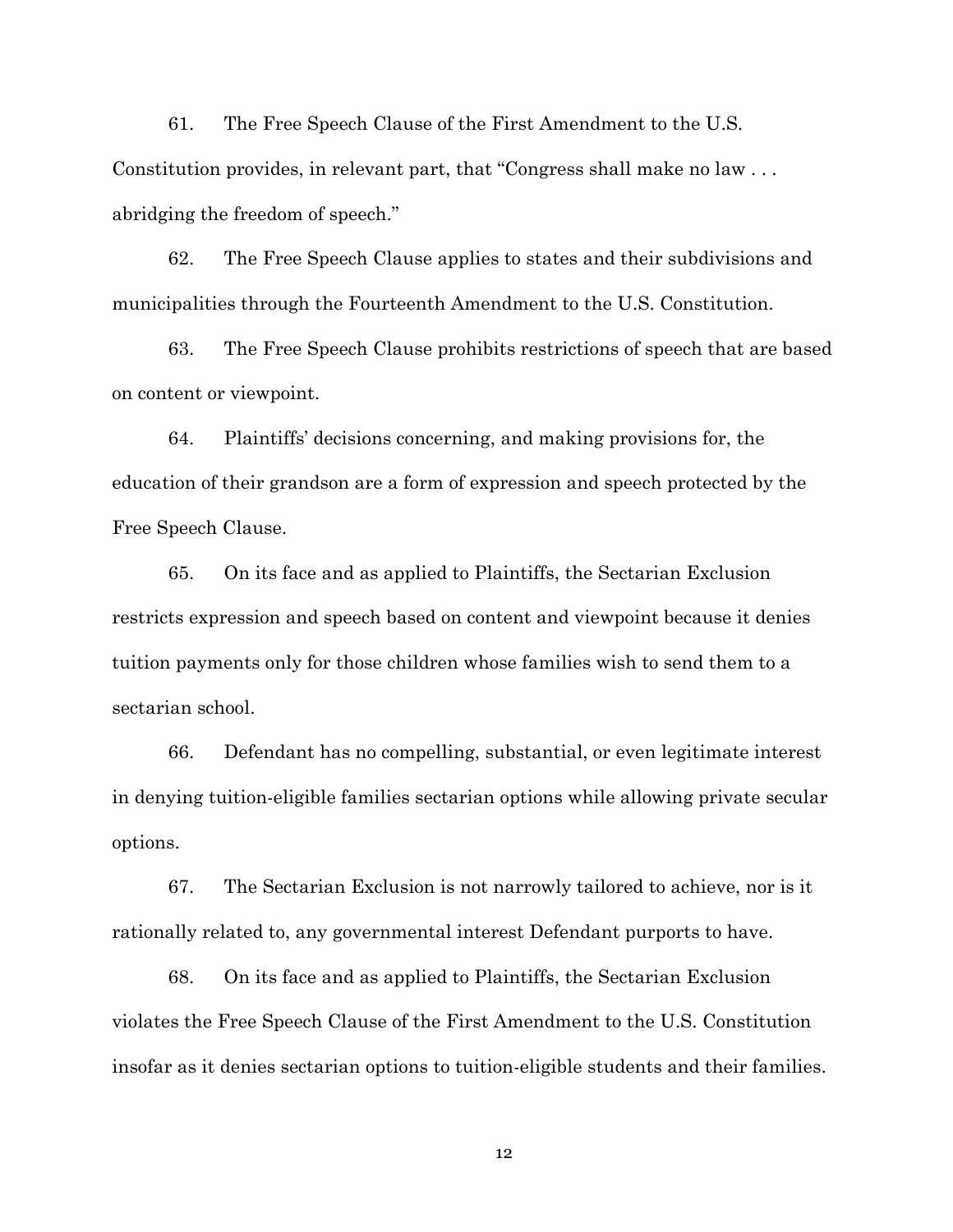#### **COUNT IV: EQUAL PROTECTION OF THE LAWS**

69. By this reference, Plaintiffs incorporate each and every allegation set forth in paragraphs 1 through  $\Box$  of this Complaint as though fully set forth herein.

70. The Equal Protection Clause of the Fourteenth Amendment to the U.S. Constitution provides, in relevant part, that "No State shall . . . deny to any person within its jurisdiction the equal protection of the laws."

71. The Equal Protection Clause applies to states and their subdivisions and municipalities.

72. The Equal Protection Clause prohibits the government from discriminating on the basis of religion, which is a suspect classification for equal protection purposes.

73. By denying tuition-eligible students and their families sectarian options while allowing private secular options, the Sectarian Exclusion discriminates, facially and as applied to Plaintiffs, on the basis of religion.

74. Defendant has no compelling, substantial, or even legitimate interest in denying tuition-eligible students and their families sectarian options while allowing private secular options.

75. The Sectarian Exclusion is not narrowly tailored to achieve, nor is it rationally related to, any governmental interest Defendant purports to have.

76. By excluding sectarian options, the Sectarian Exclusion makes it more difficult for one group of citizens than for all others to seek aid from the government.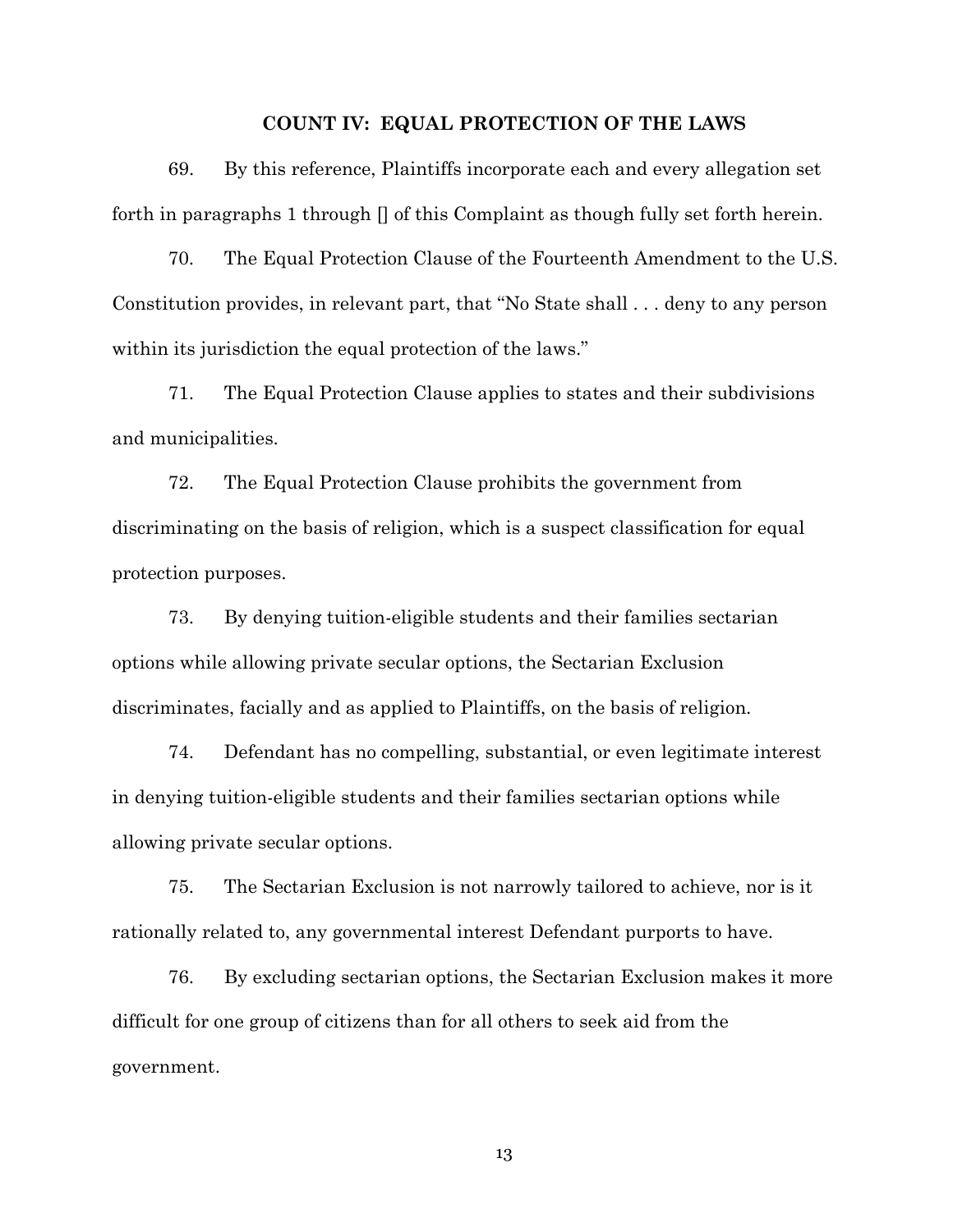77. On its face and as applied to Plaintiffs, the Sectarian Exclusion discriminates on the basis of religion and therefore violates the Equal Protection Clause of the Fourteenth Amendment to the U.S. Constitution insofar as it denies sectarian options to tuition-eligible students and their families.

## **COUNT V: DUE PROCESS**

78. By this reference, Plaintiffs incorporate each and every allegation set forth in paragraphs 1 through  $\eta$  of this Complaint as though fully set forth herein.

79. The Due Process Clause of the Fourteenth Amendment to the U.S. Constitution provides, in relevant part, that "No State shall . . . deprive any person of life, liberty, or property, without due process of law."

80. The Due Process Clause applies to states and their subdivisions and municipalities.

81. Among the liberties protected by the Due Process Clause is the liberty of families to control and direct the education and upbringing of the children under their control. This liberty is fundamental.

82. On its face and as applied to Plaintiffs, the Sectarian Exclusion conditions receipt of a public benefit on the forbearance of the Plaintiffs' liberty to control and direct the education and upbringing of children. By prohibiting tuition payments for children whose families choose to send them to sectarian schools, it forces families to either forgo the benefit of tuition funds for their child or forgo their right to send their child to the school of their choice.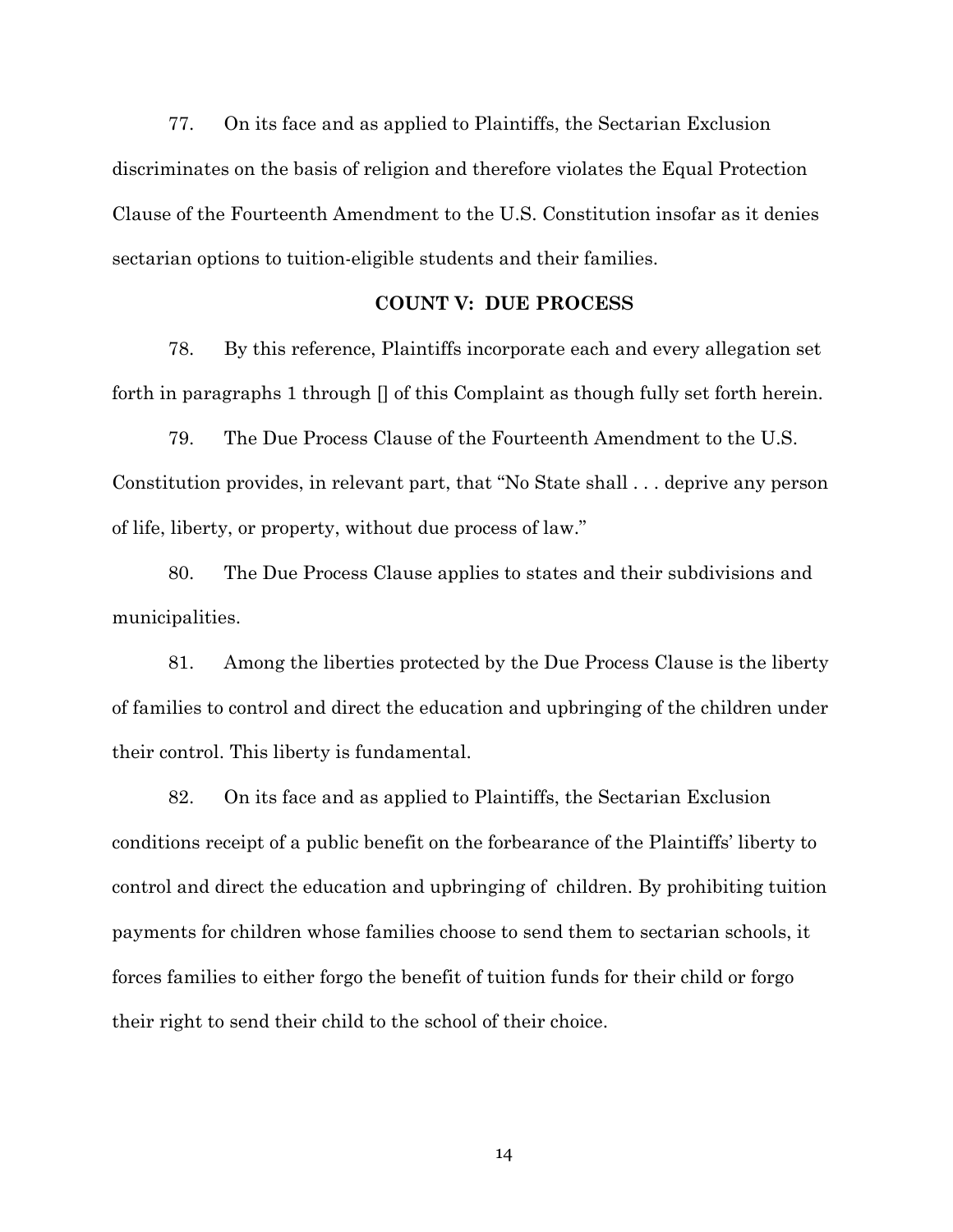83. Defendant has no compelling, substantial, or even legitimate interest in denying tuition-eligible students and their families sectarian options while allowing private secular options.

84. The Sectarian Exclusion is not narrowly tailored to achieve, nor is it rationally related to, any governmental interest Defendant purports to have.

85. On its face and as applied to Plaintiffs, the Sectarian Exclusion violates the Due Process Clause of the Fourteenth Amendment to the U.S. Constitution insofar as it denies sectarian options to tuition-eligible students and their families.

#### **PRAYER FOR RELIEF**

Plaintiffs respectfully request the following relief:

A. A declaratory judgment by the Court that the Sectarian Exclusion, on its face and as applied to Plaintiffs, violates the Free Exercise, Establishment, Free Speech, Equal Protection, and Due Process Clauses of First and Fourteenth Amendments to the U.S. Constitution insofar as its excludes sectarian options from New Hampshire's system of paying tuition for students to attend private and public schools in towns whose school districts do not operate a secondary school of their own;

B. A preliminary and permanent injunction prohibiting Defendant from enforcing the Sectarian Exclusion or otherwise denying sectarian options to tuitioneligible students and their families;